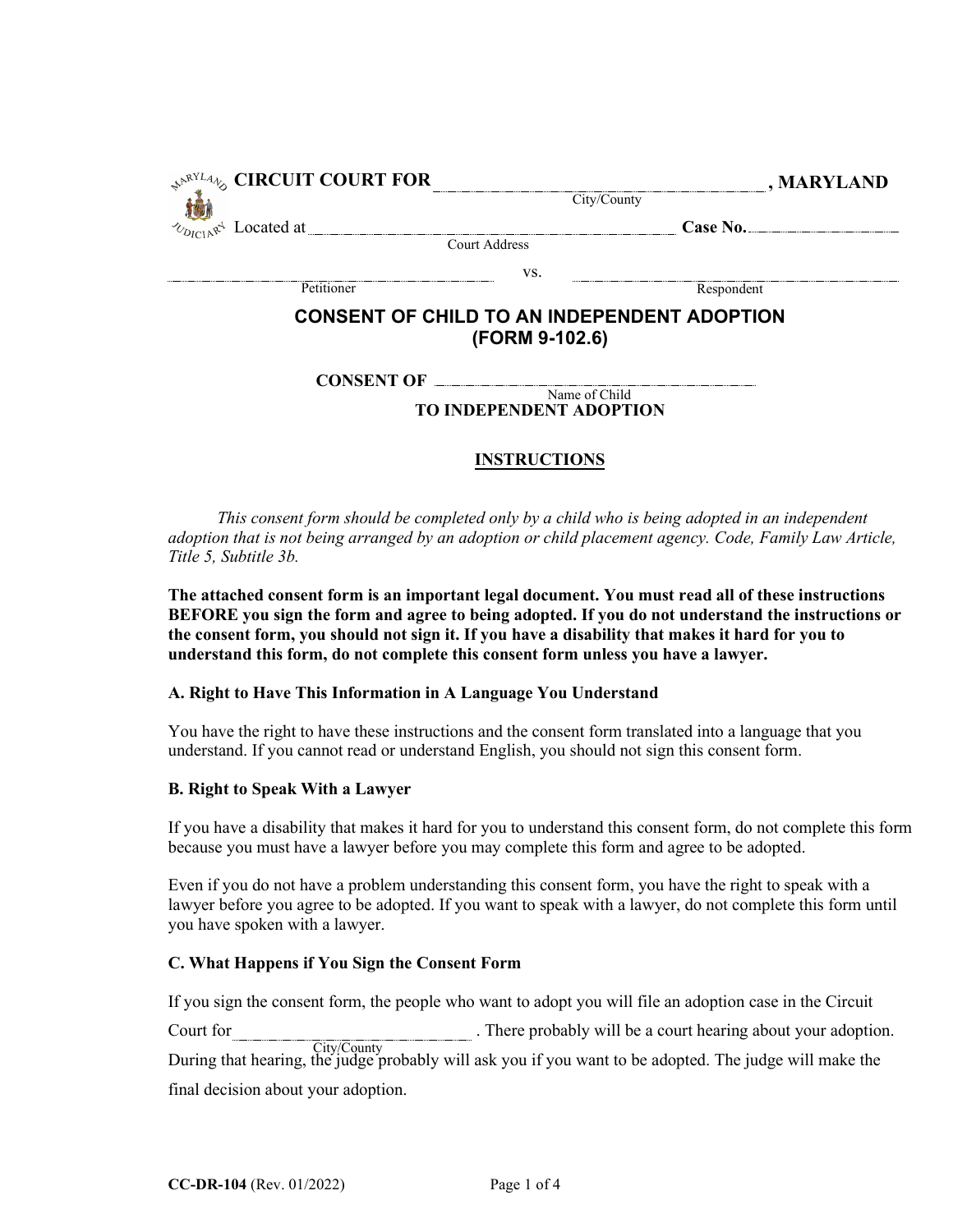### **D. Right to Revoke Consent**

If you sign this consent form and then change your mind and decide that you do not want to be adopted, you may take back or "revoke" your consent. However, **you must revoke your consent before the judge signs the adoption order,** and you must revoke it either in writing or in court in front of the judge. If you decide you do not want to be adopted, you should write the judge at  $\frac{|\bullet|}{\text{City/Country}}$  Circuit Court at immediately, or tell the judge before or at the beginning of your adoption hearing. Address

## **STOP HERE IF YOU DID NOT UNDERSTAND SOMETHING YOU HAVE READ OR IF YOU WANT TO SPEAK WITH A LAWYER BEFORE YOU DECIDE IF YOU WANT TO SIGN THE CONSENT FORM.**

**If you wish to sign the consent form, you must also sign here to verify that you read these instructions and understand them:**

Signature Date

You must attach a copy of these signed instructions to the signed consent form.

**CONSENT OF Name of Child** 

# **TO INDEPENDENT ADOPTION**

**Use a pen to fill out this form. If you decide to sign the consent form, you must have a witness present when you sign it. The witness must be someone 18 or older and should not be your parent or the person who is adopting you. You must fill in all the blanks, sign the form, and print your name, address, and telephone number, and the witness must sign and print the witness' name, address, and telephone number in the blanks on the last page.**

1. I understand English, or this consent form has been translated into *subsetential* set al., a language that I understand.

| $\sim$<br>$\overline{\phantom{m}}$ | -NF<br>на<br>$\cdot$ iie<br>$\cdot$<br>- 110 |  |  |
|------------------------------------|----------------------------------------------|--|--|
|------------------------------------|----------------------------------------------|--|--|

3. My date of birth is . I am years old.

4. I understand that have asked to adopt me.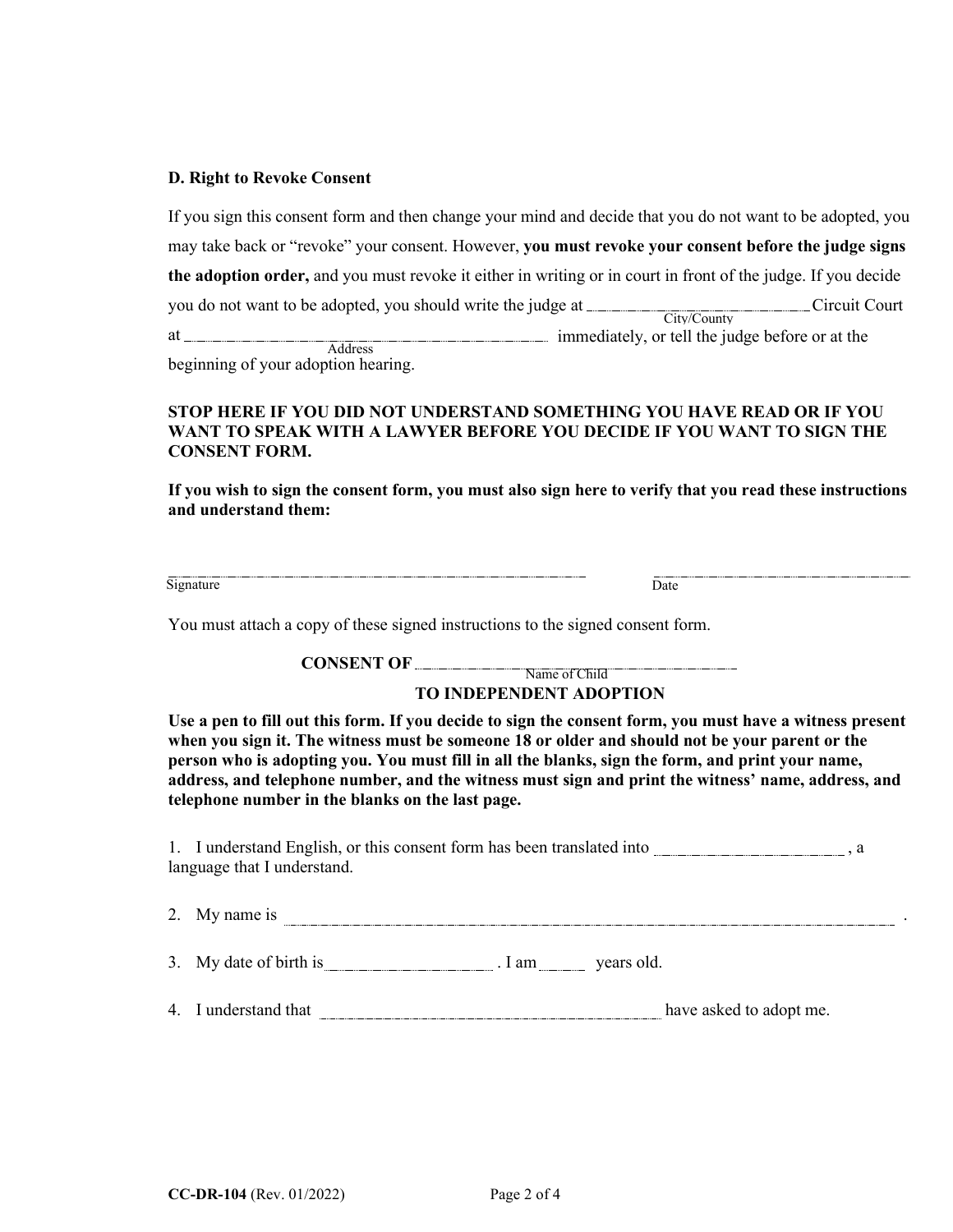## 5. Check **one**:

 $\Box$  I have a lawyer whose name and telephone number are  $\Box$ 

. I have met with my lawyer who has gone over this consent form with me and explained to me what it means to be adopted. I want to agree to be adopted. OR

 $\Box$  I do not have a lawyer. I have read the instructions in the front of this form, and I understand this consent form. I do not want to speak with a lawyer before I complete this form and agree to be adopted.

6. I understand that if I agree to be adopted, and I am adopted,

will become my parents, and I will become their child.

7. I understand that if I agree to be adopted, and I am adopted, will no longer be my parents.

8. I understand that I do not have to agree to be adopted. If I do not agree, the court cannot approve the adoption.

9. I voluntarily and of my own free will agree to being adopted by . I understand that if they are not able to complete the adoption, this consent form will no longer be valid and can no longer be used.

10. I understand that if I change my mind and do not want to be adopted, I must tell the judge immediately. I will have to sign a written statement or tell the judge in court that I do not want to be adopted **before** the adoption order is signed.

11. I understand that when I am at least 21 years old, my birth parents or I may apply to the Secretary of the Maryland Department of Health to get certain birth and adoption records. If I do not want information about me to be given to my birth parents, I have the right to file a form called a "disclosure veto." I have been given a form that I may use if I want to file a disclosure veto.

12. I understand that when I am at least 21 years old, my birth parents, my siblings, or I may apply to the Director of the Social Services Administration of the Maryland Department of Human Services for adoption search, contact, and reunion services.

13. I have read this consent form or have had it read and explained to me in a language that I understand. I understand the meaning of this consent form.

14. I have not been promised anything in return for agreeing to be adopted.

15. I have signed this consent form of my own free will.